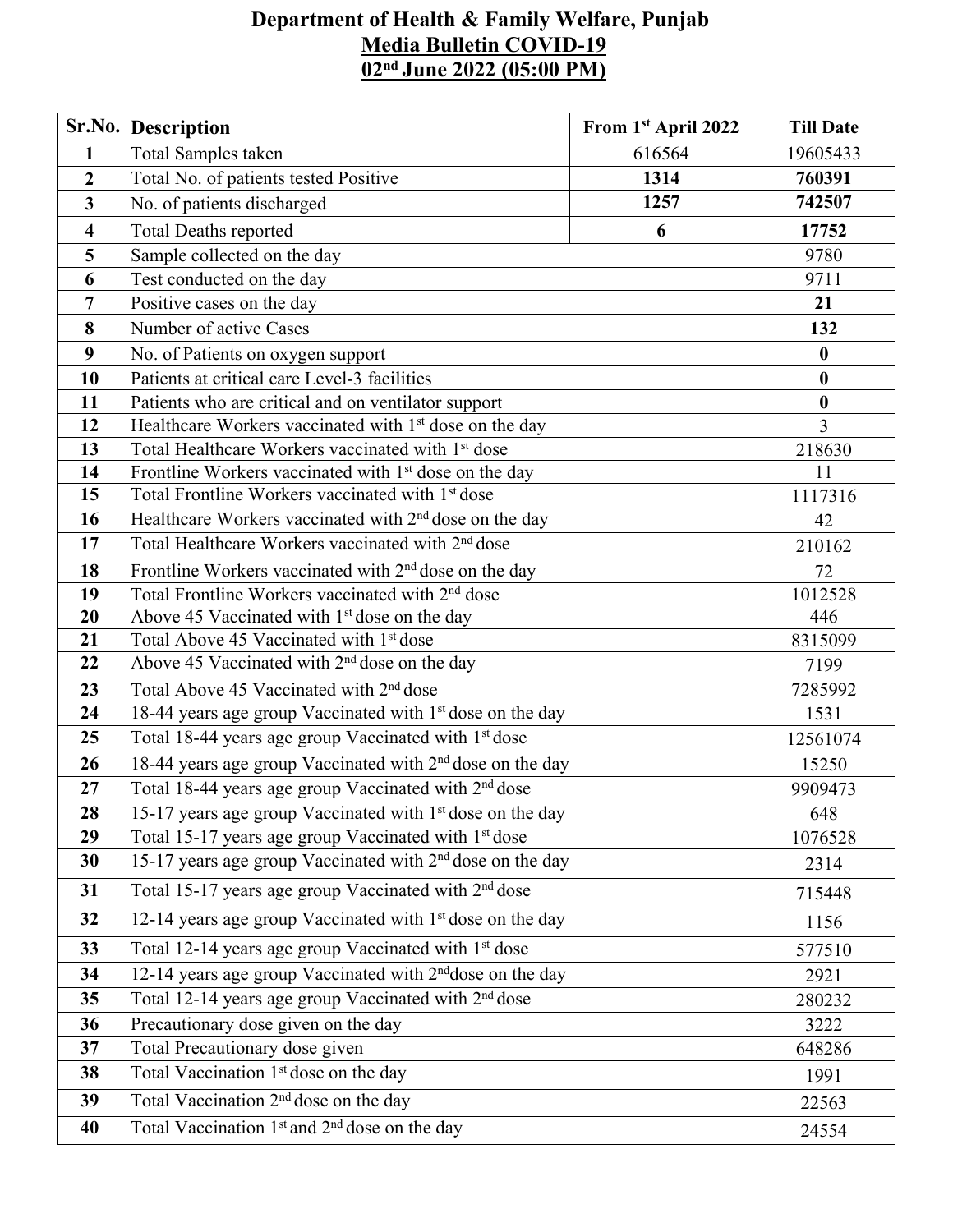## **On 02 nd June 2022**

| 1. | Number of New patients<br>admitted in ICU           | <b>Nil</b>                                                                                   |
|----|-----------------------------------------------------|----------------------------------------------------------------------------------------------|
| 2. | Number of New patients put<br>on ventilator support | <b>Nil</b>                                                                                   |
| 3. | Number of New patients<br>discharged                | 13<br>(Amritsar-1, Jalandhar-3, Ludhiana-3, Mansa-1,<br>Pathankot-1, Patiala-1, SAS Nagar-3) |
| 4. | Number of New deaths<br>reported                    | <b>Nil</b>                                                                                   |

## **Patients reported Positive on 02 nd June 2022 - 21**

| <b>District</b>  | <b>Number of</b><br><b>Cases</b> | <b>Positivity</b> | Case<br><b>Details</b> | <b>Remarks</b>         |  |
|------------------|----------------------------------|-------------------|------------------------|------------------------|--|
| Jalandhar        | 5                                | 0.33%             | 5 New Cases            | 1521 Samples<br>Tested |  |
| <b>SAS Nagar</b> | 5                                | 2.09%             | 5 New Cases            | 239 Samples<br>Tested  |  |
| Faridkot         | $\overline{\mathbf{3}}$          | 1.70%             | 3 New Cases            | 176 Samples<br>Tested  |  |
| Ludhiana         | $\overline{3}$                   | 0.16%             | 3 New Cases            | 1912 Samples<br>Tested |  |
| FG Sahib         | $\overline{2}$                   | 0.71%             | 2 New Cases            | 281 Samples<br>Tested  |  |
| Bathinda         | $\mathbf{1}$                     | 0.46%             | 1 New Case             | 219 Samples<br>Tested  |  |
| Fazilka          | $\mathbf{1}$                     | 0.83%             | 1 New Case             | 120 Samples<br>Tested  |  |
| Moga             | $\mathbf{1}$                     | 0.32%             | 1 New Case             | 317 Samples<br>Tested  |  |
| Amritsar         | $\boldsymbol{0}$                 | $0.00\%$          | Nil                    | 1227 Samples<br>Tested |  |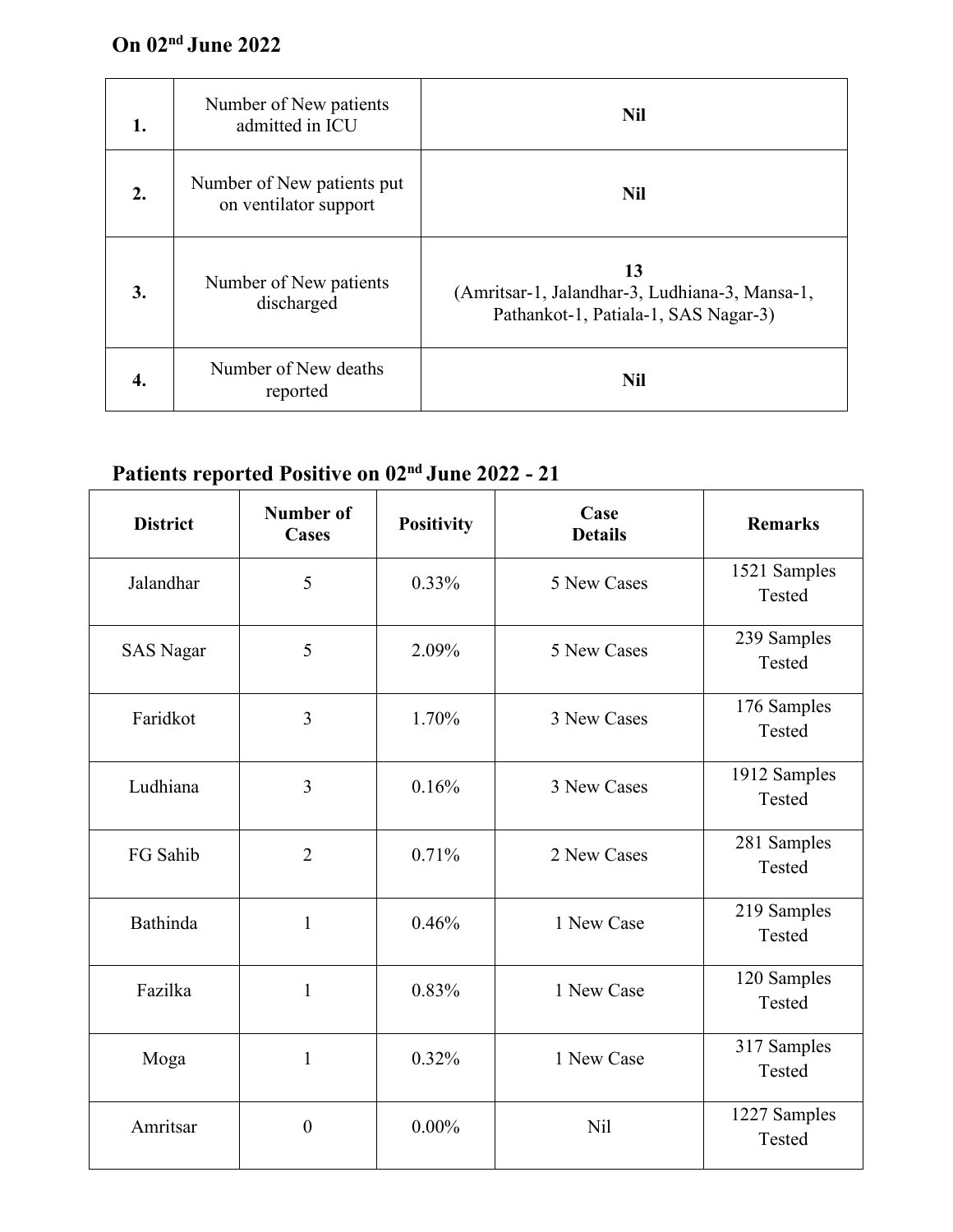| Barnala              | $\boldsymbol{0}$ | $0.00\%$ | Nil        | 157 Samples<br>Tested |
|----------------------|------------------|----------|------------|-----------------------|
| Ferozepur            | $\boldsymbol{0}$ | $0.00\%$ | <b>Nil</b> | 148 Samples<br>Tested |
| Gurdaspur            | $\boldsymbol{0}$ | $0.00\%$ | Nil        | 292 Samples<br>Tested |
| Hoshiarpur           | $\boldsymbol{0}$ | $0.00\%$ | <b>Nil</b> | 301 Samples<br>Tested |
| Kapurthala           | $\boldsymbol{0}$ | $0.00\%$ | <b>Nil</b> | 157 Samples<br>Tested |
| Malerkotla           | $\boldsymbol{0}$ | $0.00\%$ | <b>Nil</b> | 37 Samples<br>Tested  |
| Mansa                | $\boldsymbol{0}$ | $0.00\%$ | <b>Nil</b> | 222 Samples<br>Tested |
| Muktsar              | $\boldsymbol{0}$ | $0.00\%$ | Nil        | 157 Samples<br>Tested |
| Pathankot            | $\boldsymbol{0}$ | $0.00\%$ | <b>Nil</b> | 126 Samples<br>Tested |
| Patiala              | $\boldsymbol{0}$ | $0.00\%$ | <b>Nil</b> | 269 Samples<br>Tested |
| Ropar                | $\boldsymbol{0}$ | $0.00\%$ | <b>Nil</b> | 348 Samples<br>Tested |
| Sangrur              | $\boldsymbol{0}$ | $0.00\%$ | <b>Nil</b> | 678 Samples<br>Tested |
| SBS Nagar            | $\boldsymbol{0}$ | $0.00\%$ | Nil        | 149 Samples<br>Tested |
| Tarn Taran           | $\boldsymbol{0}$ | $0.00\%$ | <b>Nil</b> | 658 Samples<br>Tested |
| On the Day<br>Punjab | 21               | 0.22%    |            |                       |
|                      |                  |          |            |                       |